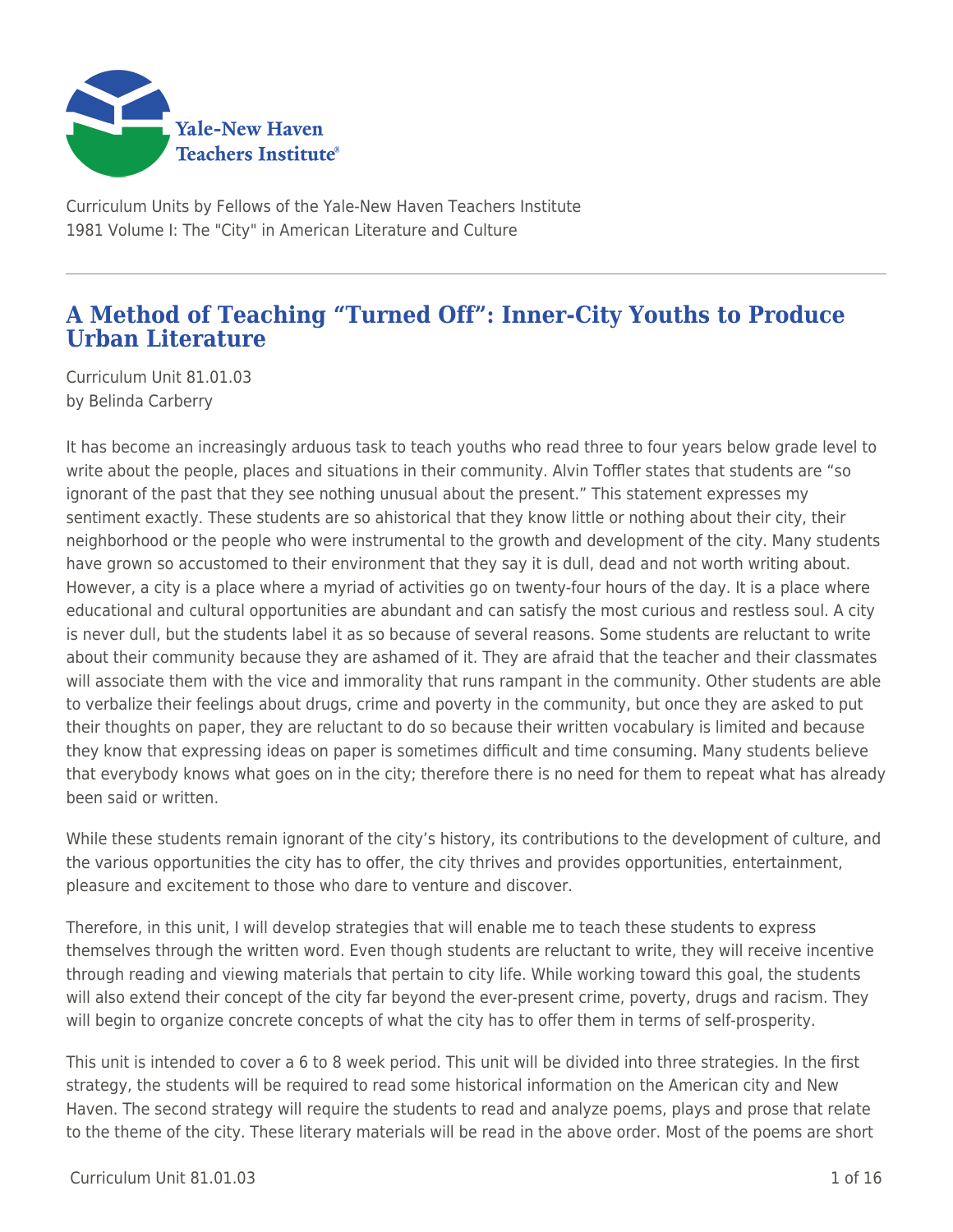and precise. They will help the students to begin to recall faces, places, people and situations in their own community. As the unit progresses, the materials will become more difficult, yet the focus will remain on the city. The plays and prose will allow the students to analyze characters who are products of urbanization.

Since these youths are "so ignorant of the past . . . ," the first strategy I will use to motivate them to produce their own literature is a non-literary or historical approach. I will prepare a three to five page paper, "A Brief History of the American City and New Haven." This brief history will serve as an introduction to the entire unit. The students will learn how the city developed and how its people settled in certain sections and shaped its economy, politics, social and cultural standards. Such background information will allow the students to compare and contrast their city with other cities throughout the United States. For example, the students will learn that blacks and immigrants flocked to northeastern cities in search of jobs in factories. They will also learn where and why ethnic groups settled in certain parts of cities. Student activities related to this strategy can be found in the Lesson Plan section of this unit.

The second strategy I will use to motivate the students to produce their own literature is a literary one. The students will read poems, plays and prose that reflect city life. Some of the literature will reenforce what the students read in the brief history, while other readings will deal specifically with racism, crime, poverty, and drugs. A great poet wrote that every thing has already been said about every subject, but a true poet learns how to express old ideas in new and creative ways. I will encourage the students to scrutinize the materials. Yet, from their visceral feelings, I will expect them to express their personal observations and experiences as being city dwellers. The reading selections serve only as a guide to balancing the students' thoughts and expanding their perception and awareness of various topics that can be written about related to life in the city. Most of the poems are short so as to entice the students, who are reluctant to read, to quickly become involved with the unit and not feel inundated with work. As this section develops, the prose and plays will increase in length and depth.

In the following paragraphs, I will summarize the poems, plays and prose. The materials will be summarized in the order in which the students will read them. Student activities will follow each reading. These activities will be developed in the Lesson Plan section of this unit.

The themes of the following poems concern l8th and l9th century American cities. These poems include criticism of the city as well as the contributions cities have made to cultural development. The first poem is "Mannahatta" by Walt Whitman. This poem describes New York in the 1850's. Whitman presents a much more tolerable view of city life than most modern poets. The reader gets a sense of a city filled with commerce and immigrants who are constantly causing the population to increase, yet the New York of the 1850's is not polluted and the view of the sky is not obstructed by skyscrapers.

"Chicago" by Carl Sandburg, describes the typical modern city that has been criticized by sentimentalists and, on the other hand, praised by industrialists. The speaker in this poem weighs the negative and positive aspects of the city and decides to defend the city because of what it has done to improve mankind.

Ogden Nash in "The City," wittily compares and contrasts city people to country people. In this poem, city people do not quite measure up to the courage, stamina and fortitude of country people; however, the city people live more comfortably.

The theme of the next poems reflect the myriad of sounds that can be heard in a city. "Broadway: Twilight" by Tom Prideaux is a very short poem that describes the sound of sirens piercing through traffic. While developing the feeling of chaos that the sirens produce, the poet interjects and describes an aesthetic and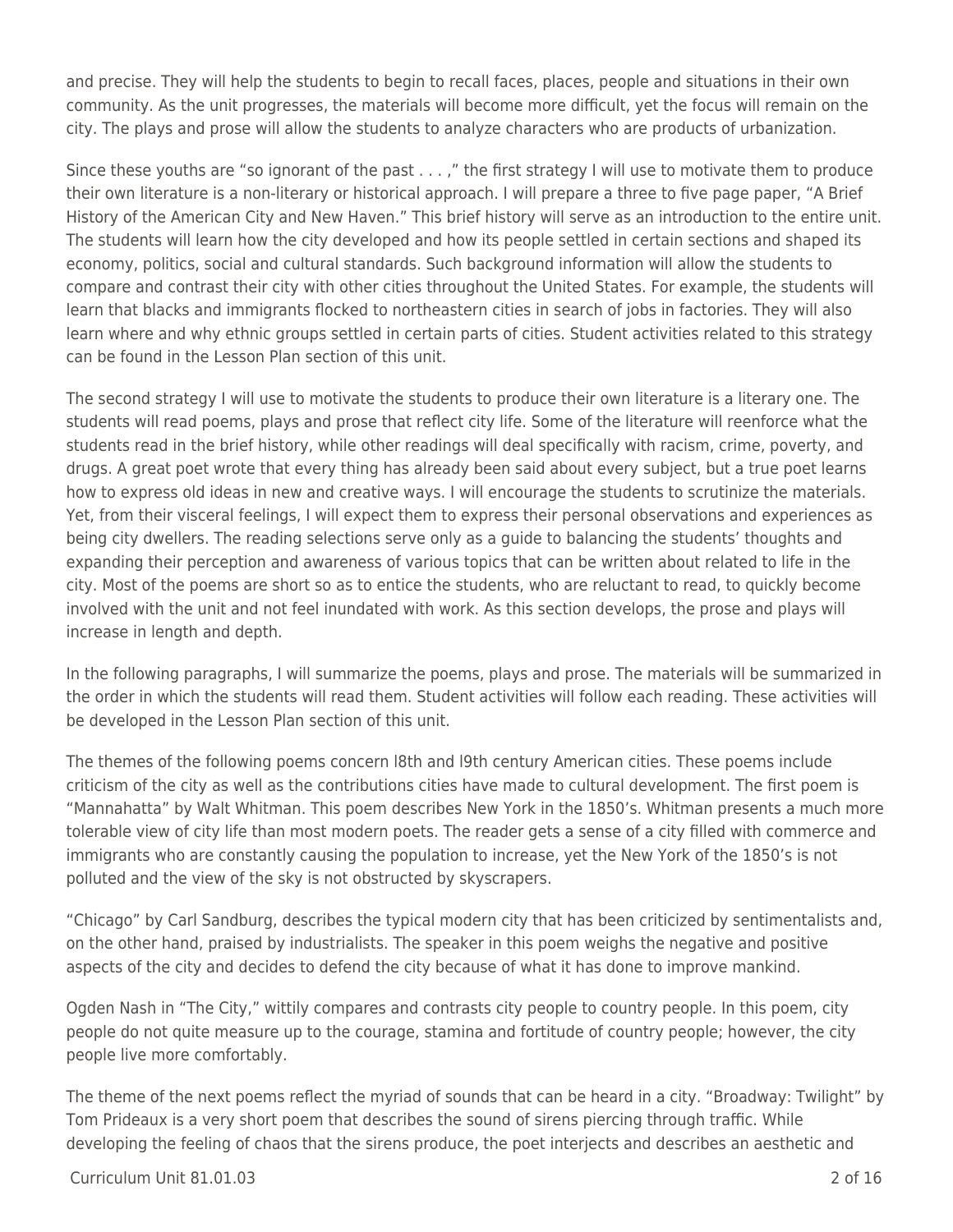tranquil star-lighted sky that exists far beyond the chaos and noise on the city street.

"Auto Wreck" by Karl Shapiro has a rich theme that deals with death, but for my purpose I will concentrate on the theme of sound. This poem reiterates the theme of sirens and sound, but the poet includes the effect the sound has in drawing crowds. The poem suggests much activity made by the ambulance people, the fire department that ". . . douches ponds of blood," the ". . . cops who sweep the glass . . . ."

Phyllis McGinley's poem "Q Is For Quiet" will immediately allow the students to focus on the sounds that are heard on Sunday mornings. The sounds on Sundays are quite different from the sounds that are made on the other days of the week.

Nature is the theme of the following poems. "City Tree" by Edna St. Vincent Millay compares the sound tree leaves make in the country with the sound that they do not quite make in the city because of the overbearing traffic sounds.

"City Autumn" by Joseph Moncure is a short poem that depicts the beginning of fall in the city. The poet describes the effect the fall has on the birds, the buildings and the people. His picture describes a gloomy city.

The next theme deals with garbage on city streets. "The Term" by William Carlos Williams depicts an area of the city where trash blows to and fro and nobody cares. Also, in Patricia Hubbell's poem, "The Streetcleaners' Lament," there is little hope that city streets will ever be clean. No matter how often streetcleaners "clean them," which is one of the terms she uses repetitiously she believes there will be "dirt and dirt and dirt for ever" on city streets.

The following group of poems focus on the theme of people who make up a city. "People" by Lois Linkis describes the shapes, sizes and mannerisms of the people who live in cities. Rachel Field describes an old and bent man who sells flowers from a cart. In her poem, "The Flower Cart Man" Field tells of the shoddy old man with his lean and gray horse that goes from street to street selling flowers and brightening and perfuming his surroundings.

"Cobbler" by Peggy Bacon suggests that this occupation provides a needed service; however the cobbler in the poem knows little of anything outside of his business because he is so busy taking care of the needs of the people who live in the city.

"Richard Cory" by E. A. Richards tells how people marvel at well-dressed individuals they pass on city streets. A well-dressed individual makes one seem well-mannered and intelligent. But the character that is the envy of everyones' eye, went home one calm summer night and put a bullet through his own head. This poem is typical of the false impressions that city people have of one another.

"If I Could Learn ln Some Quite Casual Way" by Edna St. Vincent Millay is a moving poem about a woman riding in a subway, and while she looks at the back of the newspaper that is being held and read by someone across the aisle from her, she reads that her loved one has been killed. To keep from bursting into tears, the woman takes in the sights in the train station and then reads the human interest section of the newspaper. This poem suggests that the city has ways of helping people deal with the impossible.

"Husband and Wife" By Miriam Hershenson is a very short poem that paints a grim picture of a family sitting in a subway waiting for their transportation. The family does not communicate. Only one word has been uttered during the entire journey. This poem suggests that this family is a part of an urban setting where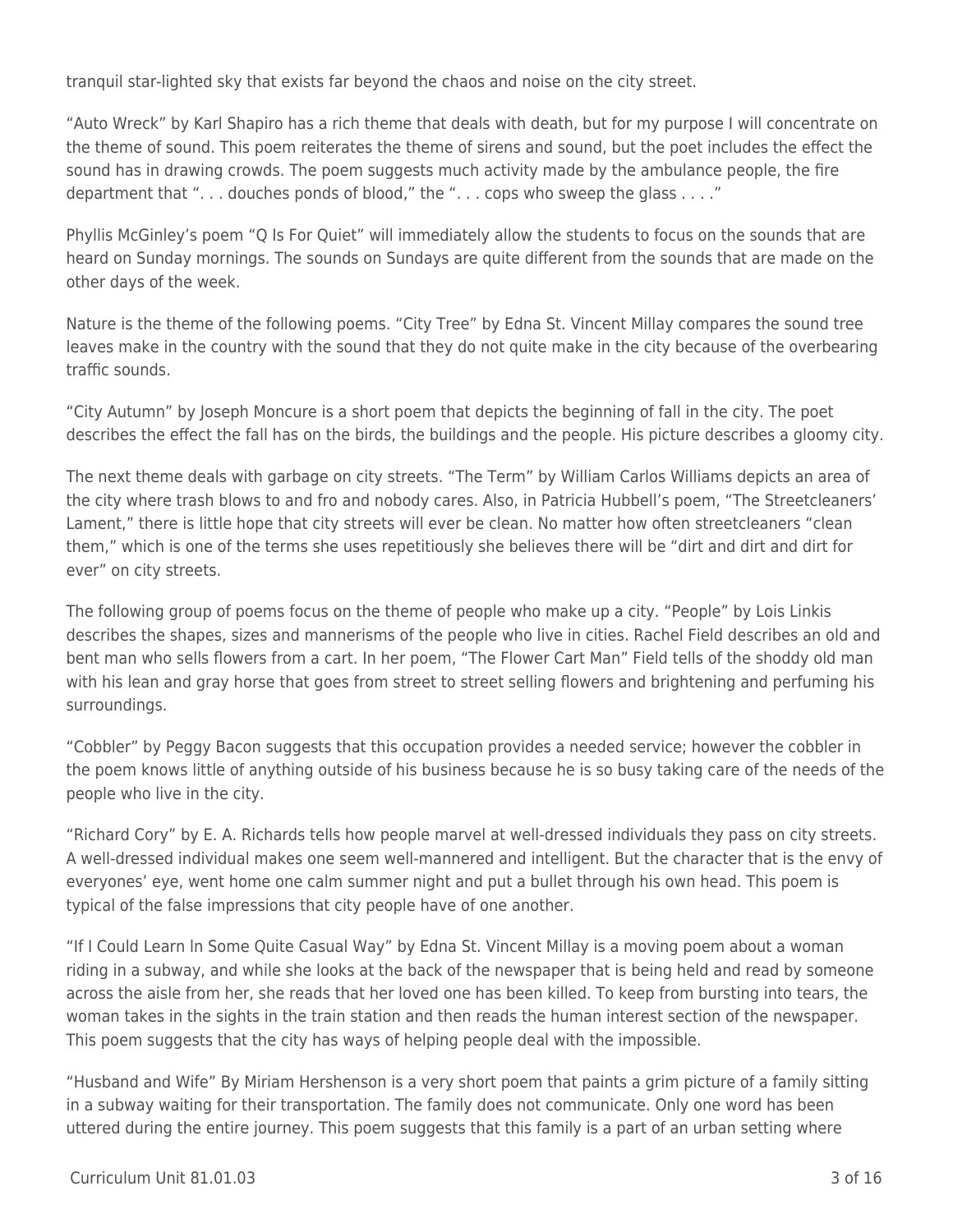commuting and communication is very important, yet the family does not take full advantage of all the city has to offer them.

"Young Woman At A Window" by William Carlos Williams describes a woman who is sitting at a window crying. This woman has a child on her lap whose nose is pressed to the window pane. This poem makes the reader wonder why the woman is crying and why the child is not outside playing with other children.

"Mother To Son" by Langston Hughes does not specifically address itself to the city, but the experience the mother has had and the advice she gives her son is certainly the kind of advice a mother would give a son who has become disenchanted with school, work and life in general. A mother who has to rear a child in an area that is filled with crime, poverty, drugs and racism would certainly try to persuade her child to see life a little beyond the streets of their community.

"For My People" by Margaret Walker is truly a poem for and about black people everywhere. This poem vividly describes the labor black people have performed, the games black people have played and the faults of black people who throng "47th Street in Chicago," "Lenox Avenue in New York," and "Rampart Street in New Orleans." The names of these streets could have been changed to the lower section of Dixwell Avenue in New Haven or Congress Avenue in New Haven and still the content of this poem would be relevant. The poem ends with a plea to black people to make positive changes in themselves as well as the world and community in which they live.

The last group of poems center around the theme of places. "Emma's Store" by Dorothy Aldis compares and prefers the neighborhood store to the downtown department store. "Street Window" by Carl Sandburg describes a window of a pawnshop. Sandburg gives a detailed description of objects in the window.

"Incident" by Countee Cullen takes place in old Baltimore. The speaker in the poem recalls an incident from his childhood. While visiting relatives in Baltimore from May until December, the only thing the speaker can remember is a little white boy who poked out his tongue and called him "nigger." This poem like "Richard Cory" deals with impressions. The students will learn that first impressions of people and cities do not always represent the truth.

After reading the section on poetry, the students will read two prose selections. The first selection is "The Wife of His Youth" by Charles Chestnutt. This story was selected because it reenforces what the students have learned about blacks who migrated to the North. This story shows how one black man chose to hide his slave past and assimilate into the life style of the North. From this reading the students will get a feeling for the type of jobs that were available to blacks during the development of the city. The students will learn how clubs were organized in cities and how these clubs united people of common interest and background.

The second prose selection will be The Autobiography of Malcolm  $X$ . The students will read the first nine chapters of the text. These chapters describe Malcom's rural upbringing and his later experiences in northern cities. This book is extremely appropriate, since it deals with an individual's personal experiences with poverty, crime, drugs and racism. Because this book is written in the first person, the students will be more at ease when it is time for them to write. They too will be able to write in the first person.

Next, the students will read two plays. The first play is entitled, Dino. The playwright, Reginald Rose, makes this an ethnic play that deals with the problems of an Italian family in the big city. The parents in this play are descendants of Italian immigrants, yet the children are so caught up in the struggle of city life that they lose touch with Italian tradition and values. This play will allow the students to see how other ethnic groups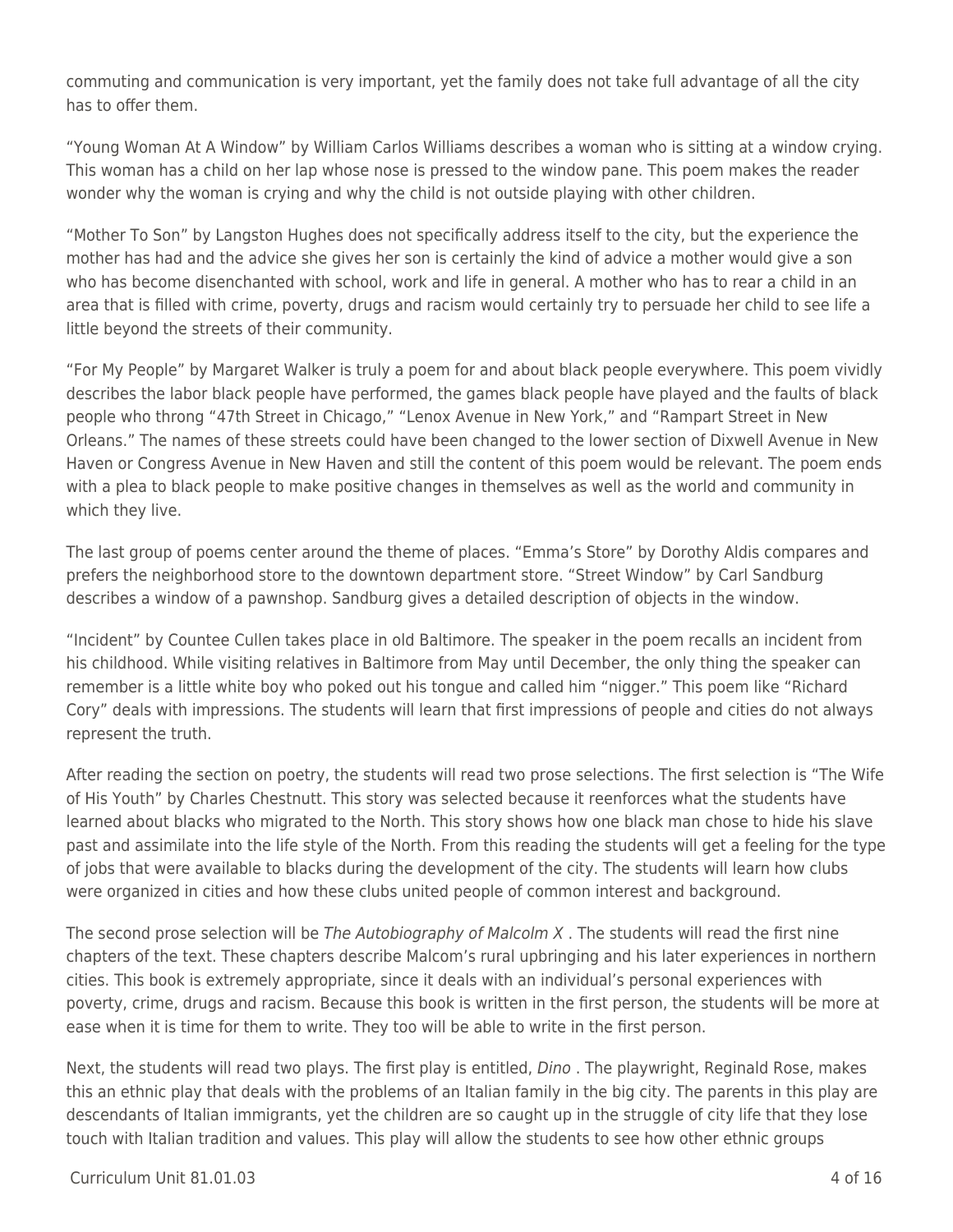respond to crime, drugs, poverty and racism.

The second play that will be read is, A Day of Absence by Douglas Turner Ward. This play is a satirical fantasy that presents the black/ white issue. The blacks in a southern town decide to leave or disappear. The whites panic. Unsanitary conditions develop. The entire labor force ceases to function and the town becomes total chaos. The purpose of this play is to show how the success of a town or city depends on the skills of all types of people.

The third strategy I will use to motivate the students to produce their own urban literature will be a visual one. It is sometimes an onerous task for students to create mental pictures. Because these students have difficulty recalling the people, the houses, the stores, the playgrounds, the grassy and grassless parks, the old people, the colors and shapes of buildings, the smell of hallways etc., I will provide the students with photographs and slides that have been taken in and about New Haven. The students will recognize photographs and slides taken on Dixwell Avenue, in Goffe Street Park, on Edgewood Avenue and in Edgewood Park. Some of the pictures were taken on The Green and several of New Haven's "Street People" will be recognized by the students. The students will produce prose and poetry around these visual aides. One of the student activities will result in a prose work similar to The Sweet Flypaper of Life by Roy Decarava and Langston Hughes. In this short book, the authors use a series of pictures and develop prose that relate to the pictures. The theme of this book is life in Harlem. The pictures and poems describe the ordinary people, children, open fire hydrants, men and women riding the subway, hard times, good times, etc. The Sweet Flypaper of Life will help students organize their ideas for a special project. The students will be required to use several personal photographs and develop a story about the pictures.

In the following section of this unit I will provide five sample lesson plans. The first lesson plan will coincide with "A Brief History of the American City and New Haven;" the second lesson plan will coincide with the poems that deal with l8th and l9th century America; the third lesson plan will coincide with The Autobiography of Malcolm X ; the fourth lesson plan will coincide with Dino and the fifth lesson plan will coincide with the visual aid section of the unit.

Although the end result of these three strategies will be manifested in the students' producing prose and poetry that reflect personal experiences and observations, the students may not necessarily have to follow all of the above steps before they are able to write effectively. These steps, however, will be followed so as to provide a continuous guide to expanding the students' thoughts and perceptions of the city.

# **Lesson Plan I**

### A BRIEF HISTORY OF THE AMERICAN CITY AND NEW HAVEN

The city is not a modern occurrence. There have been cities since man learned to grow and transport food. The first cities developed in Egypt, Mesopotamia and India. The land was fertile and well-watered. The climate was dry. <sup>1</sup>

Trade, commerce, the manufacturing of goods and raw materials, the printing press, books and newspapers all contributed to the Industrial Revolution and the development of the American city. By the 19th century,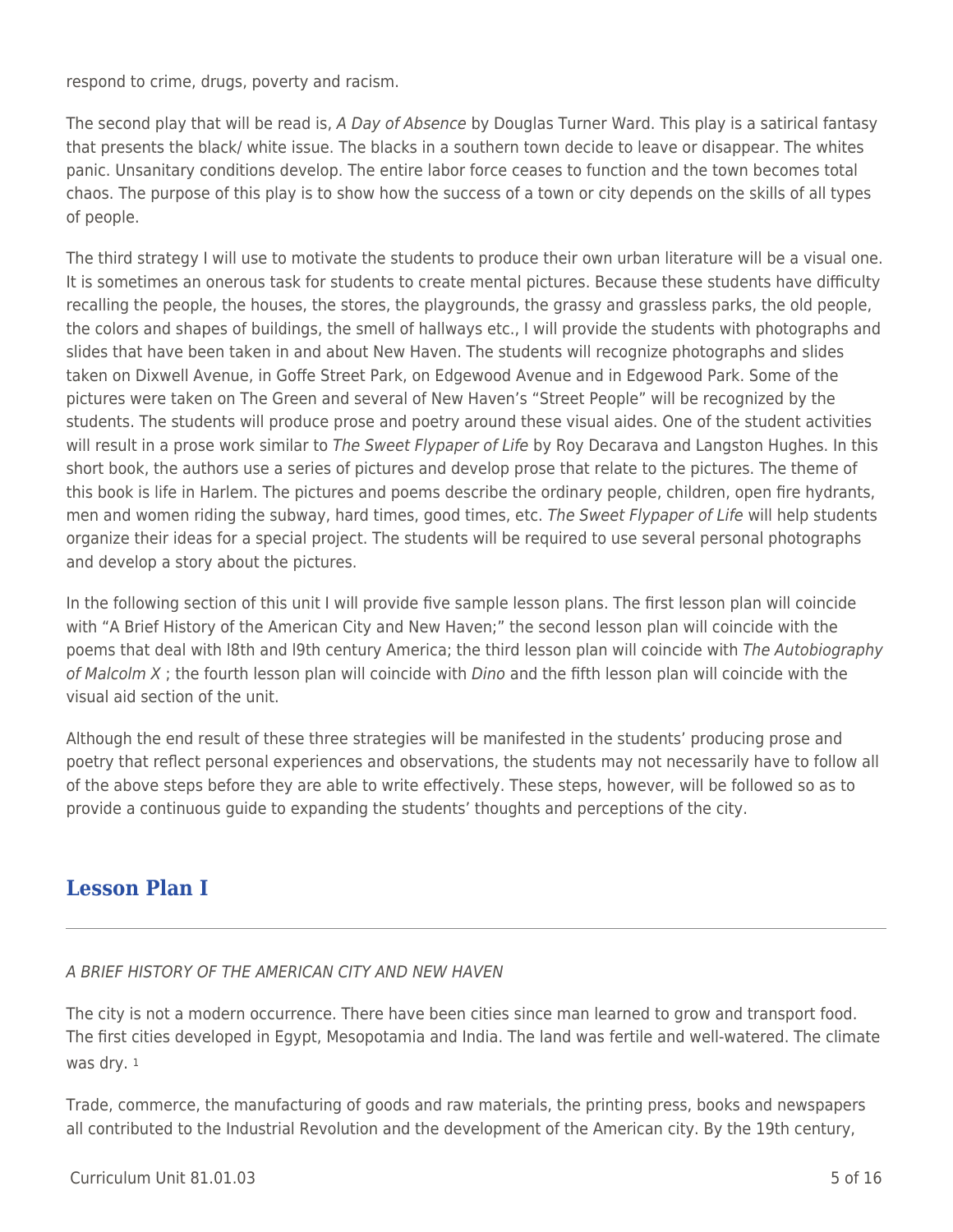canning, refrigeration, food preservation; the telephone, telegraph, radio and gasoline engine attracted hordes of people to urban areas.

The colonists were mainly agriculturist, yet many felt comfortable with town life. Therefore, many colonists flocked to towns for companionship, mutual protection as well as economic reasons. An area was considered urbanized if 2,500 people resided in it. In these small urban areas common concerns occurred which involved fire protection, street care, crime prevention, sewage disposal, water and community health. 2 The city became a place where men found a variety of outlets for their special talents. The city also became a cultural center. The "Three R's" were stressed and the greatest cultural contributions to the city were: art museums, public libraries, publishing houses, art schools and conservatories of music. Benjamin Franklin contributed to these cultural phenomenon and he took advantage of what the city had to offer. He became a printer, publisher, journalist, educator and scientist. <sup>3</sup>

Because cities like Boston, New York and Philadelphia were situated by large bodies of water, they became the forerunners in commerce, trade and culture. Other places such as Baltimore, Trenton, Hartford and New Haven, Raleigh and Charlotte; and Charlestown soon were to follow.

While the city attracted and fascinated hordes of immigrants and migrants, problems of social malajustment and human misery developed. New-comers had difficulty adjusting to the frenzied pace of urban life. One ethnic group was against another. These social problems caused the urban inhabitants to develop severe cases of nervousness and stress, which became known as the "national disease of America." <sup>4</sup>

Now that we have general knowledge of the development of the city, we must understand how the city grows and changes. In order to understand the modern city, it is important to know how and why the population is drawn into a given area of an urban setting.

Segregation and specialization are two words that have been used synonymously to refer to areas where people of similar backgrounds live together. Often, these people feel compelled to cluster or gravitate because of the poverty/and or prejudice, race or cultural background. From this natural city occurrence, the following segregated areas developed in various American cities: Little Italy, Chinatown, Nob Hill, The Black Belt, and The Wrong Side of the Tracks.

These neighborhoods do not remain intact. They change when they are invaded by business, racial and/or cultural groups. The groups that invade these segregated areas are often economically inferior. 5 Two examples of areas that changed, racially, economically, and culturally in the 1920's are Harlem and Chicago. Harlem changed from an area of affluent Jews to poor, but aggressive blacks. Chicago was inhabited by Czechs, Jews, Italians and blacks. <sup>6</sup>

A sociologist, Ernest W. Burgess, observed that the city is divided into several zones or sections. The first zone was once the residence of upper class people who lived in mansions. These mansions, because of invasion, have been converted into cheap tenements, hotels, pawnshops and stores. The neighborhood has a high crime rate. There is much poverty, juvenile delinquency and mental disorder. The owners of these buildings are negligent. They continue to hold on to the property in hopes that the city will buy it from them at a good price. Alvin Toffler, the author of Future Shock describes the various vacant city lots in which portable playgrounds have been constructed so as to make the neighborhood think the city is doing something to provide the children with a safe place to play. But in reality, these portable playgrounds are placed on vacant lots until the owners or city planners can decide what to do with them. Meanwhile, the poor continue to have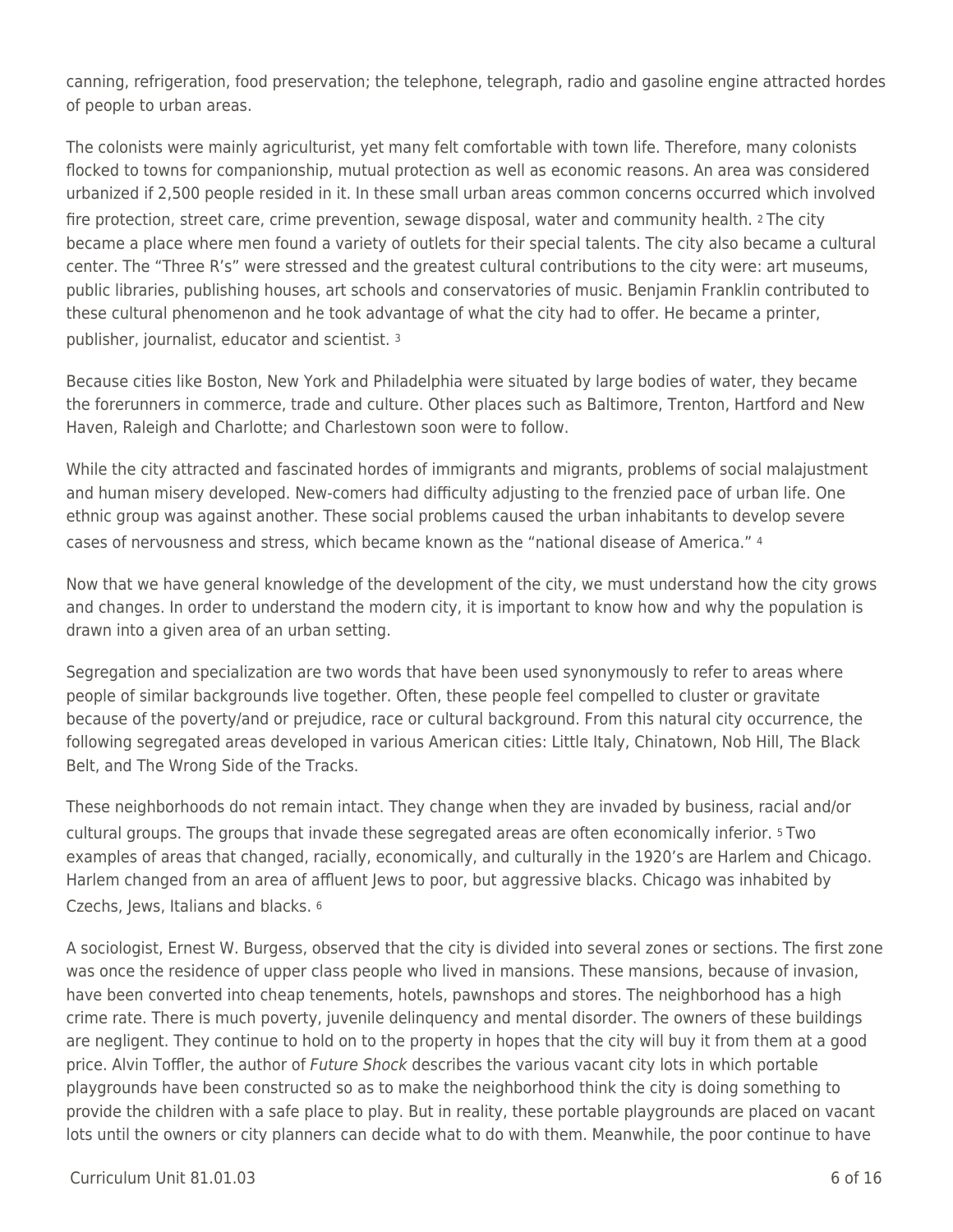inadequate housing and the children continue to play in unsafe playgrounds.

The second zone consists of deteriorated housing inhabited by poor immigrants and migrants. This area has a mixture of poor Southern whites, blacks and Puerto Ricans. Toffler describes such an area. He says that the youths are robbed of adult role models. Other than their parents, who often provide a weak family bond, these children depend on their peers for comfort and support.

The third zone consists of the blue collar workers who live in a slightly better environment. The fourth zone consists of the middle class area where apartments and housing, lawns and porches are visible. <sup>7</sup>

New Haven became a major center of industry in the late 1800's. Eli Whitney had instituted in the early 19th century the first factory that used interchangeable parts in its gunshop. Other small factories in New Haven produced such goods as paper, clocks, cigars, hardware, corsets, men's clothing, razor blades, bathing suits, etc. The Winchester Arms Plant employed the largest number of people. By the latter part of the 1900's, the population of New Haven had reached 100,000. <sup>8</sup>

The fact that Yale University attracted the sons and daughters of affluent men home and abroad seems to have contributed to the cultural development and success of the city. But by 1951, New Haven neighborhoods, predominately occupied by poor blacks and Hispanics and other immigrants, had begun to deteriorate. One politician, after a door to door campaign effort, describes a tenement on Oak Street. He said that the tenement smelled so badly that he became ill. The building had no electricity or gas. It had a kerosene lamp, but the light of day had never seen the corridors of the building. From this experience, the politician vowed to renew this section of the city if he were elected.

In 1962, the Federal Government gave large sums of money to urban planning agencies to try to find new ways to overcome poverty. 9 This was the beginning of community schools such as Lee High, which was named after Richard C. Lee, the mayor who worked to remodel New Haven. Mayor Lee was instrumental in the development of downtown New Haven. The construction of Edward Malley and Macy's was intended to bring shoppers with money back into the city.

While ideas of urban renewal seemed promising, a long list of urban difficulties arose in New Haven. A demand for labor increased which led to an influx of blacks. These blacks gravitated to Newhallville and Dixwell Avenue sections of New Haven. This influx of blacks led to the flight of whites to the suburbs. The blacks that migrated to the city had little or no education. They could only find poor-paying jobs which did not allow them to contribute much to the maintenance of the city in the form of taxes. Even though blacks and other migrants and immigrants contributed little to the city, they needed many city services. They needed health care, welfare and special education programs.

The "white flight" or exodus in the early 1960's left the city tremendously weak. Other groups that contributed to the change of the city were the Italians that clustered in Fair Haven and the Jews that gravitated to Westville. 10

The 1970-1980 census shows that still a substantial number of whites have moved out of New Haven. New Haven lost 8.4% of its population, declining to 126,109 in 1980 from 137,707 in 1970. The number of whites that lived in New Haven in 1970 was 99,986 and declined 21.6% to 78,326 in 1980. The number of blacks increased from 36,158 in 1970 to 40,235 in 1980. The number of Hispanics expanded from 4,717 in 1970 to 10,042 in 1980. 11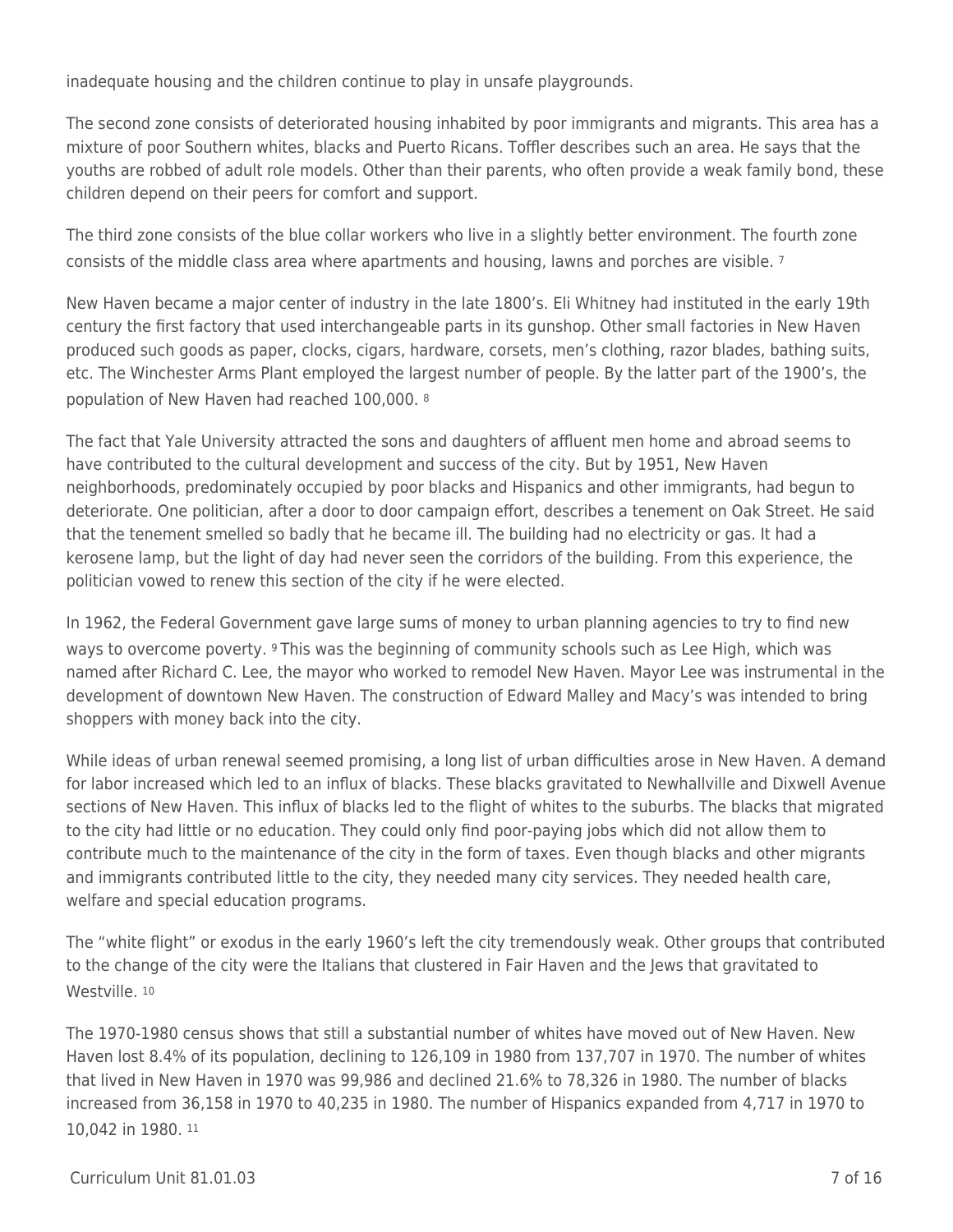While statistics continue to show an influx of blacks, Hispanics and other minority groups to New Haven, economic statistics continue to indicate a steady decrease in the economic strength of the city. Poor people become poorer and old housing, in need of city renewal, sits deteriorating and waiting to be destroyed by pyro-maniacs.

Alan Trachtenberg, a professor of American Studies at Yale University, says that cities of all sizes have problems of poverty, race relations, drugs, crime and violence. 12 Professor Trachtenberg believes that this grim picture of the city is one-sided, for the city can be pleasureable and the city has opportunities that rural areas lack.

VOCABULARY The students will spell these terms with 100% accuracy. They will define each term in accordance to its use in context. The students will also use the terms in good sentences. The sentences must relate to the content of the history.

|                          | specialization maladjustment |
|--------------------------|------------------------------|
| commerce                 | <b>American Revolution</b>   |
| segregation urbanization |                              |
| frenzied                 | cultural center              |
| culture                  | urban renewal                |
| zone                     | white flight                 |
|                          | cluster                      |

THOUGHT QUESTION (The following is a question in which the answer is expected to be developed in several well-constructed paragraphs.)

Because the colonists became accustomed to the conveniences of town life, what were some of the advantages and disadvantages of "clustering"?

LIBRARY ASSIGNMENT

1. The students will trace the history of one American city and compare it to New Haven. 2. The students will trace the history of one ancient city and compare it to a modern American city.

\_\_\_\_ Mesopotamia

\_\_\_\_ Egypt

India early Rome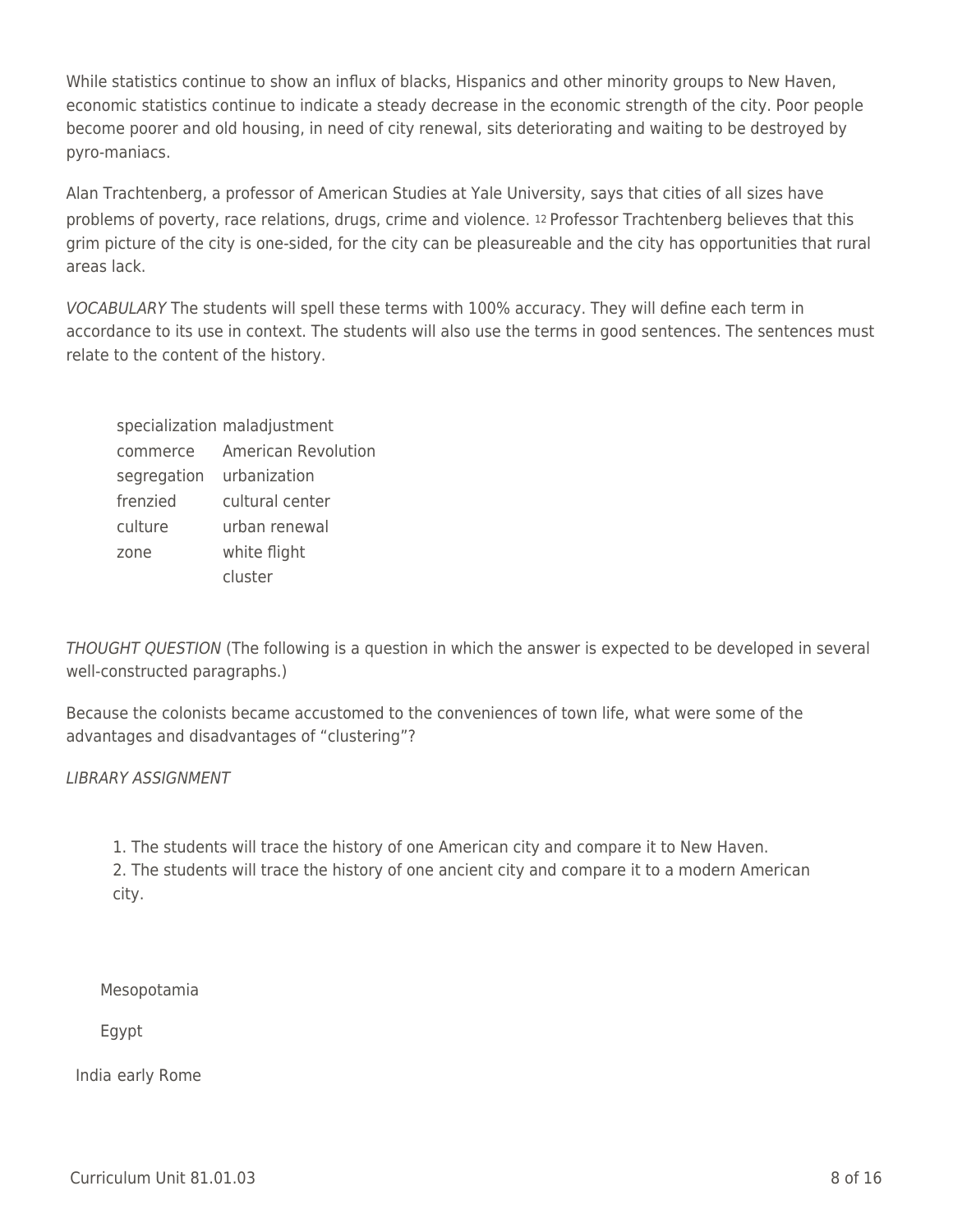## **LESSON PLAN II**

#### VOCABULARY (Same procedure) "Mannahatta"

aboriginal immigrants sufficient hauling superb mechanics splendidly Trottoirs ample vehicle currents hospitality adjoining courageous spires masts

#### COMPREHENSION QUESTIONS

- 1. What is the origin of Mannahatta?
- 2. What lets you know that this poem was written in the 1850's?
- 3. Does the poet despise city life? Explain.

VOCABULARY (Same) "Chicago" wanton destiny sneer ignorant coarse cunning magnetic

#### COMPREHENSION QUESTIONS

- 1. What does the poet admire about Chicago?
- 2. How does the poet handle criticism of Chicago?

VOCABULARY (Same) "The City" ditty initially sentimentalist vaccination artificial civilization caucet stoically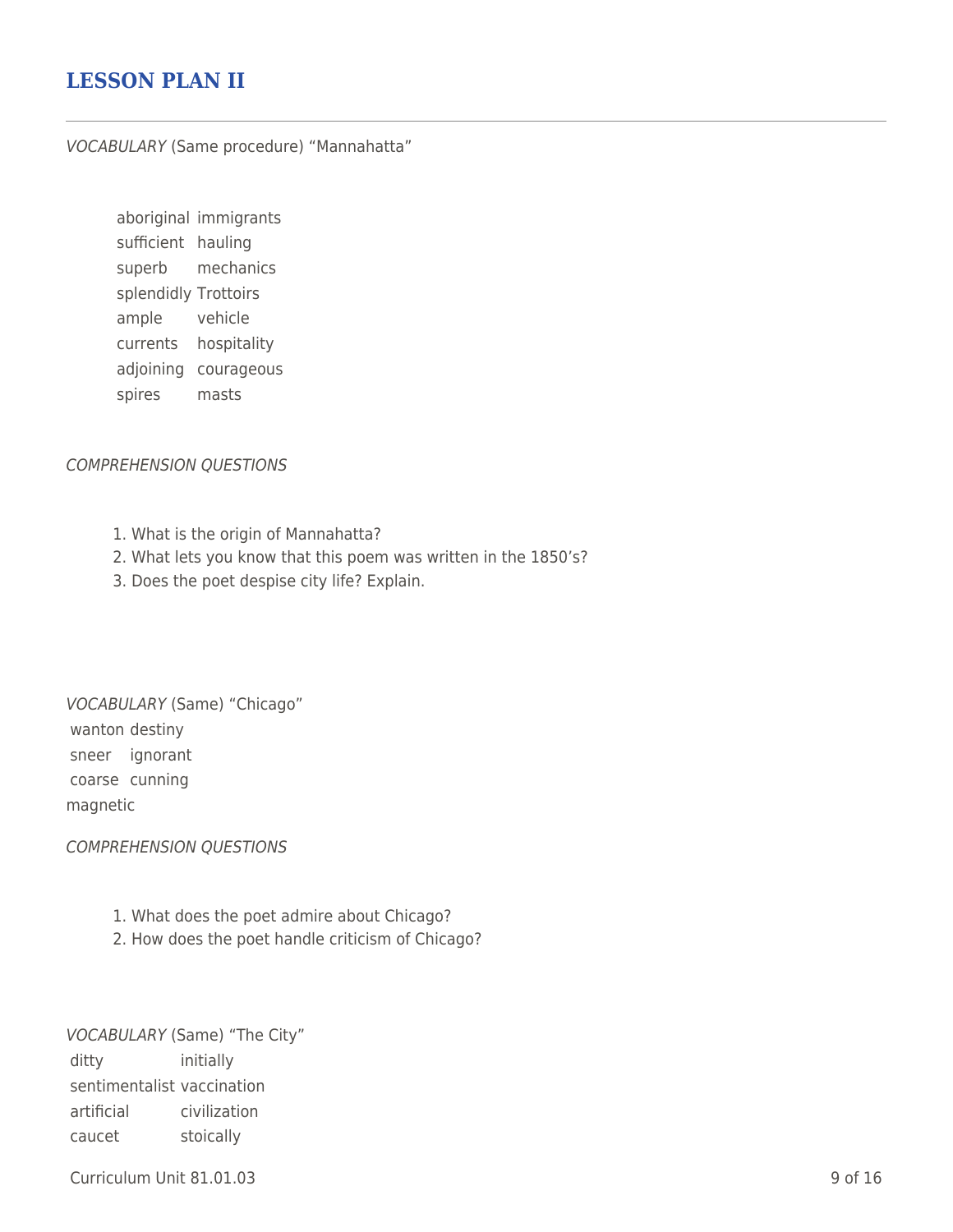querulous queasy perpetually

#### CREATIVE WRlTING ASSIGNMENT

1. After the students have read these poems and discussed the positive and negative aspects of city life as told by Sandburg, Nash and Shapiro, they will make a list of positive and negative aspects of New Haven. The students will then defend or argue to end the existence of New Haven.

2. The students will collect newspaper articles that deal with various dimensions of life in New Haven. From these articles, the students will extract ideas from which to write a poem. For example, an article that discusses the problem of bulk trash being left out on New Haven streets can lend itself to a very interesting poem that deals with rodents, unsanitary conditions and health hazards. Another example of an article that lends itself to poetry writing is, "Many Whites in State leaving cities, census shows." The students can draw a lot of conclusions in this article just from reading the statistics concerning ethnic groups in New Haven.

3. The students will also try their hand at using specific poetic forms: the Haiku, the rhyme and the limerick. The theme for these specific poetic forms may come from articles or the students may contribute the theme.

### **LESSON PLAN III**

VOCABULARY "DINO" reformatory psychiatrist smoldering frustration tenement unequipped inadequate simultaneously distortion obvious illusory uninhabitedly COMPREHENSION QUESTIONS

The questions concerning this play will be taken directly from the text, Eight American Ethnic Plays.

CREATIVE WRITING ASSIGNMENT

1. The students will write prose and poetry that expresses the problems that an Italian American family has in adjusting to the city.

2. The students will discuss and develop prose that deal with their own family's method of coping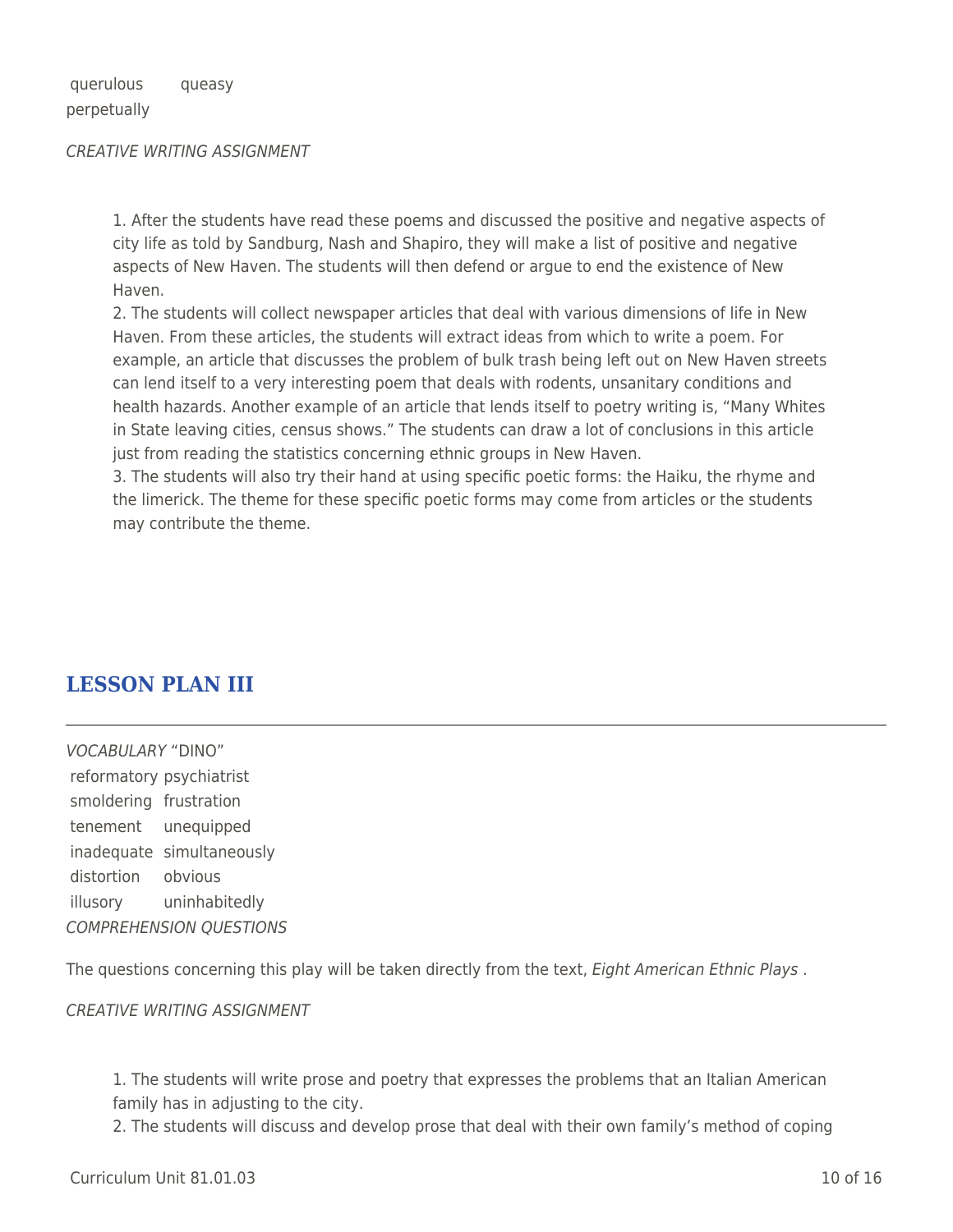with situations that are related to city life. The students will be reminded to include conversations that they have heard their parents have that are similar to "Mother To Son."

## **LESSON PLAN IV**

### VOCABULARY The Autobiography of Malcolm X

Since this selection is lengthy and the difficulty of the vocabulary will vary with each student, the students will be required to keep a vocabulary for each chapter up to and including chapter nine. I will collect each students' chapter list and make a class list. The students will be tested on the class list.

### COMPREHENSION QUESTIONS

1. Draw a family tree that includes all the members of Malcolm's family. Give a synopsis of each family member.

- 2. When and why does Malcolm make the transition from Omaha to Michigan to Boston?
- 3. What impressions did Malcolm have of the city and its people?
- 4. Why was Malcolm attracted to Shorty and the downtown area of Boston?
- 5. Did the city prove to be a positive or negative experience for Malcolm?

#### CREATIVE WRITING ASSIGNMENT

1. The students will make a family tree of their own family. They will include as many relatives as they can with the aid of family members. Then the students will develop the character of one or two of the members who came from the South and settled in New Haven. The students will develop their characters in prose form.

2. In the first person narrative the students will write a story about themselves. They will include in this narrative:

- a. What they were told they were like as an infant and young child.
- b. The type of student he/she was.
- \_\_\_\_ c. How a teacher, classmate, or another individual effected his/her thinking or behavior.
- d. What family stories were told about him/her.
- e. What ties he/she has with family in the South.
- f. How his/her present personality is effected by the past or present.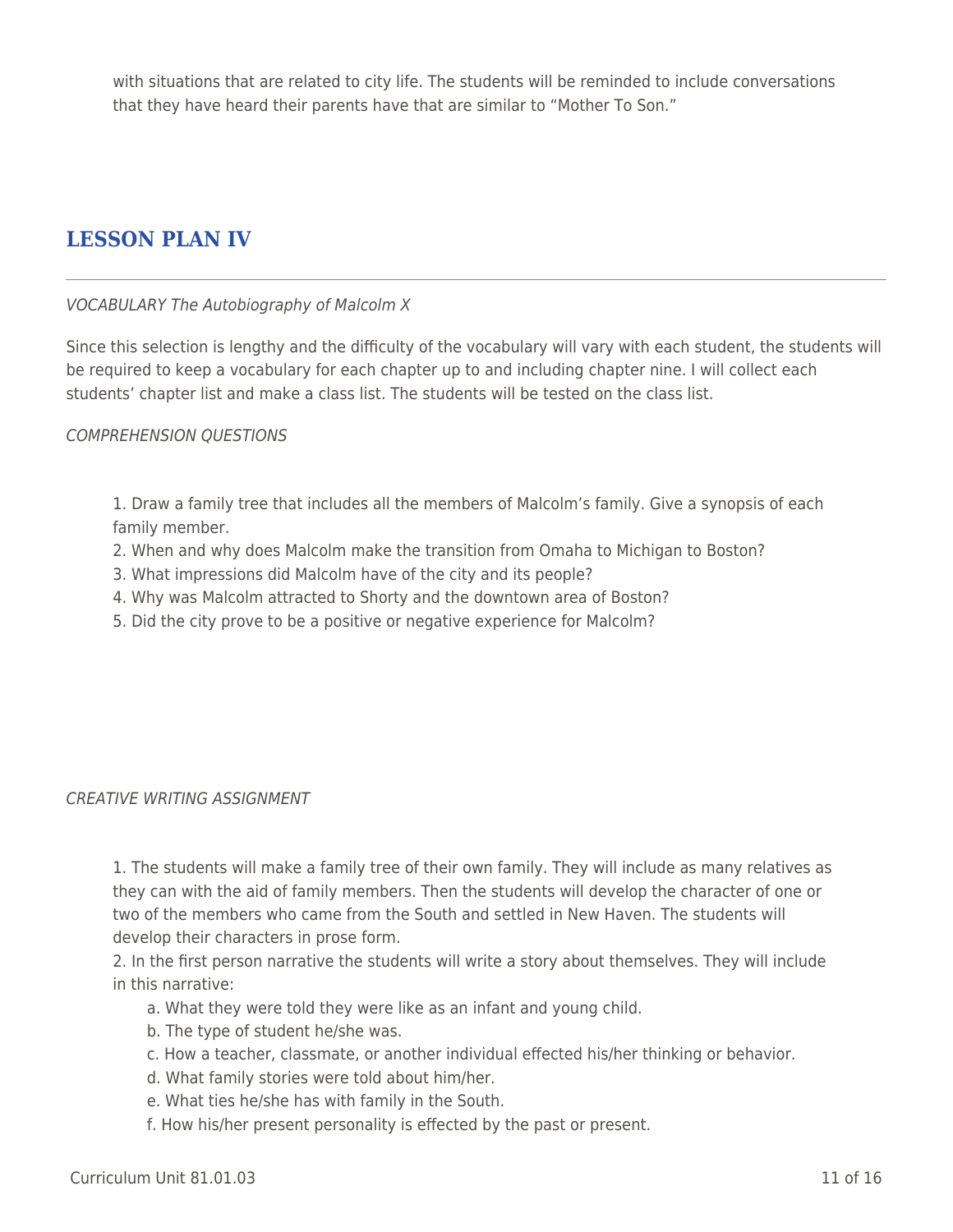## **LESSON PLAN V**

"Slides" and "Photographs"

The students will produce prose and poetry from the photographs and slides taken in and about New Haven. The visual aids represent New Haven neighborhoods, Edgewood Park, Goffe Street Park, People in New Haven, Monuments and Statues in New Haven, Long Wharf, buildings, construction, etc.

Like an artist who uses subjects to help him create images on canvas, the students will use these visual aids to paint pictures with words. The efforts of this assignment will result in the production of a literary work much like The Sweet Flypaper of Life .

\*At the end of this unit the students' work will be placed on display for school-wide viewing. The students will also submit their writings to the school literary magazine.

### **Notes**

1. John Biesanz and Mavis Biesanz, Modern Society (Englewood Cliff: Prentice-Hall, Inc., 1968), p. 116.

2. Paul Kramer and Frederick L. Holborn, The City in American Life (New York: G. P. Putnam's Sons, 1970), pp. 13-36.

3. Ibid., p. 19.

4. Ray Ginger, Modern American Cities (Chicago: Quadrangle Books, 1969), p. 7.

5. Biesanz, p. 119.

- 6. Biesanz, p. 120.
- 7. William Lee Miller, The Fifteenth Ward and the Great Society (Boston: Houghton Mifflin, 1966, p. X).

8. Miller, XIV.

9. Miller, XVII.

10. Miller, XXI.

11. Jacqueline Duke, "Many Whites in State Leaving Cities, Census Shows," New Haven Register, June 3, 1981, section A, p. 1.

12. Alan Trachtenberg, The City/American Experience . (New York: Oxford University Press, 1971), p. VII.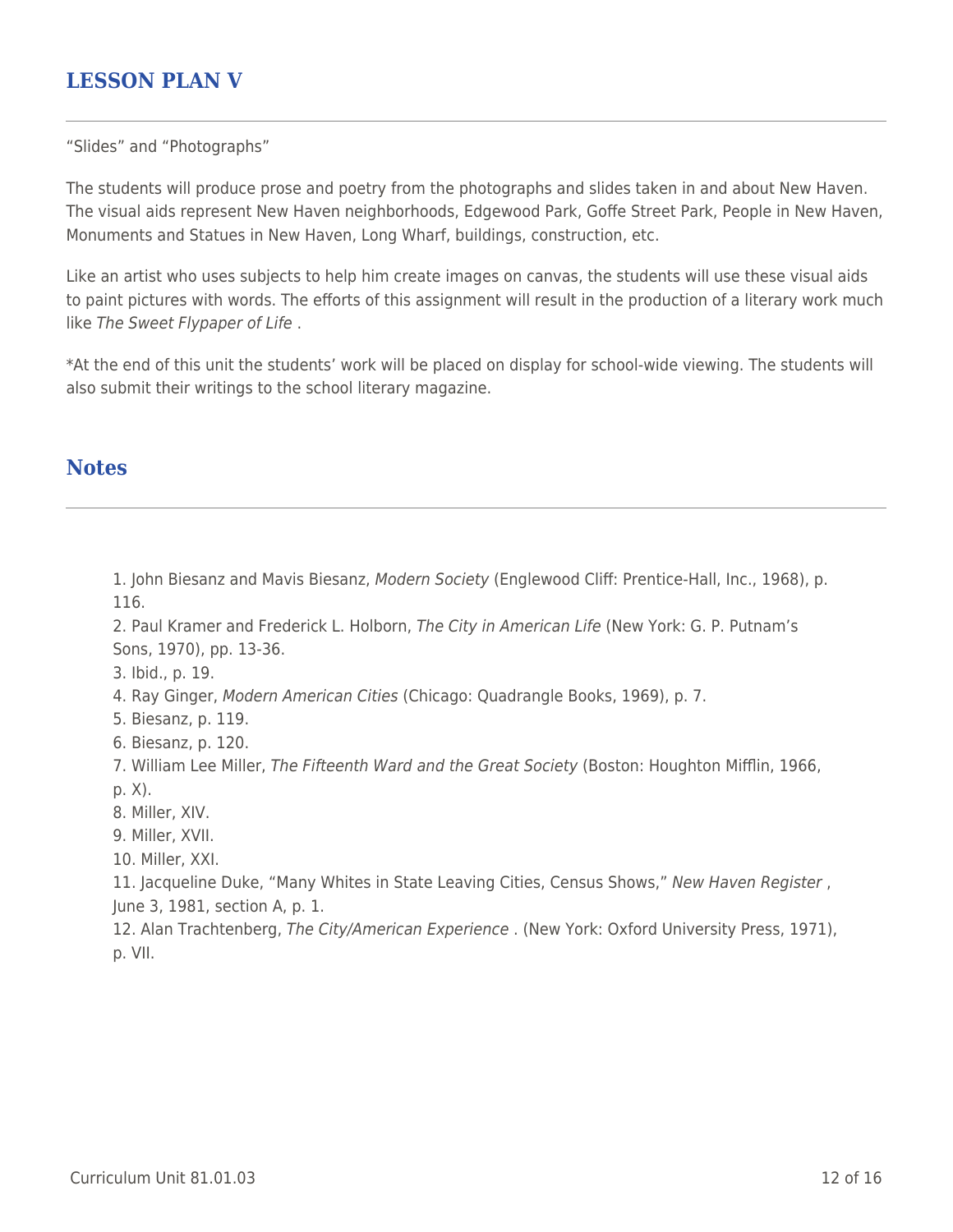## **Annotated Teacher Bibliography**

Barksdale, Richard and Kenneth Kinnamon. Black Writers of America: A Comprehensive Antholo gy.

This text includes "Wife of His Youth," "Mother To Son" and "Incident."

Biesanz, John and Mavis Biesanz. Modern Society . Englewood Cliffs: Prentice-Hall, Inc., 1968.

This text has a good section on how cities are zoned.

DeCarava, Ray and Langston Hughes. The Sweet Flypaper of Life . New York: Hill and Wang, 1955.

This book describes in words and pictures the various dimensions of life in Harlem.

Duke, Jacqueline. "Many whites in state leaving cities, census shows," New Haven Register, June 3, 1981, Sec. A, p. 1.

This article includes census statistics on city changing population from 1970-1980.

Fair, Ronald L. Many Thousand Gone , New York: Bantam Books, Inc., 1965.

The setting of this book is in rural Mississippi. Blacks are still being enslaved long after the emancipation. A few blacks are able to sneak to Chicago to live. When these blacks try to communicate to their relatives in Mississippi about the opportunities in Chicago, the white postmaster and sheriff of the county become outraged. The blacks become restless when they learn that blacks up North live much better than black in the South.

Ginger, Ray. Modern American Cities . Chicago: Quadrangle Press, 1969.

This book has good chapters on ethnic struggles in cities.

Gutman, Herbert G. The Black Family in Slavery and Freedom 1750-19 25. New York: Vintage Books, 1976.

This book discusses the Buffalo, New York, black community by examining the New York State census of 1855-1875 and 1905-1925.

Haley, Alex The Autobiography of Malcom X . New York: Grove Press,

Inc., 1965.

The first nine chapters of this book are about Malcolm's urbringing in Omaha, then Michigan and the transition he makes when he moves to Boston.

Holborn, Frederick L. and Kramer, Paul. The City in American Life . New York: G. P. Putnam's Sons, 1970.

This text has good chapters on development of American cities and common problems that urban dwellers share.

Jones, Leroy. Blues People . New York: William Morrow and Company, 1963.

 $Curir$  Unit 81.01.03 13 of 16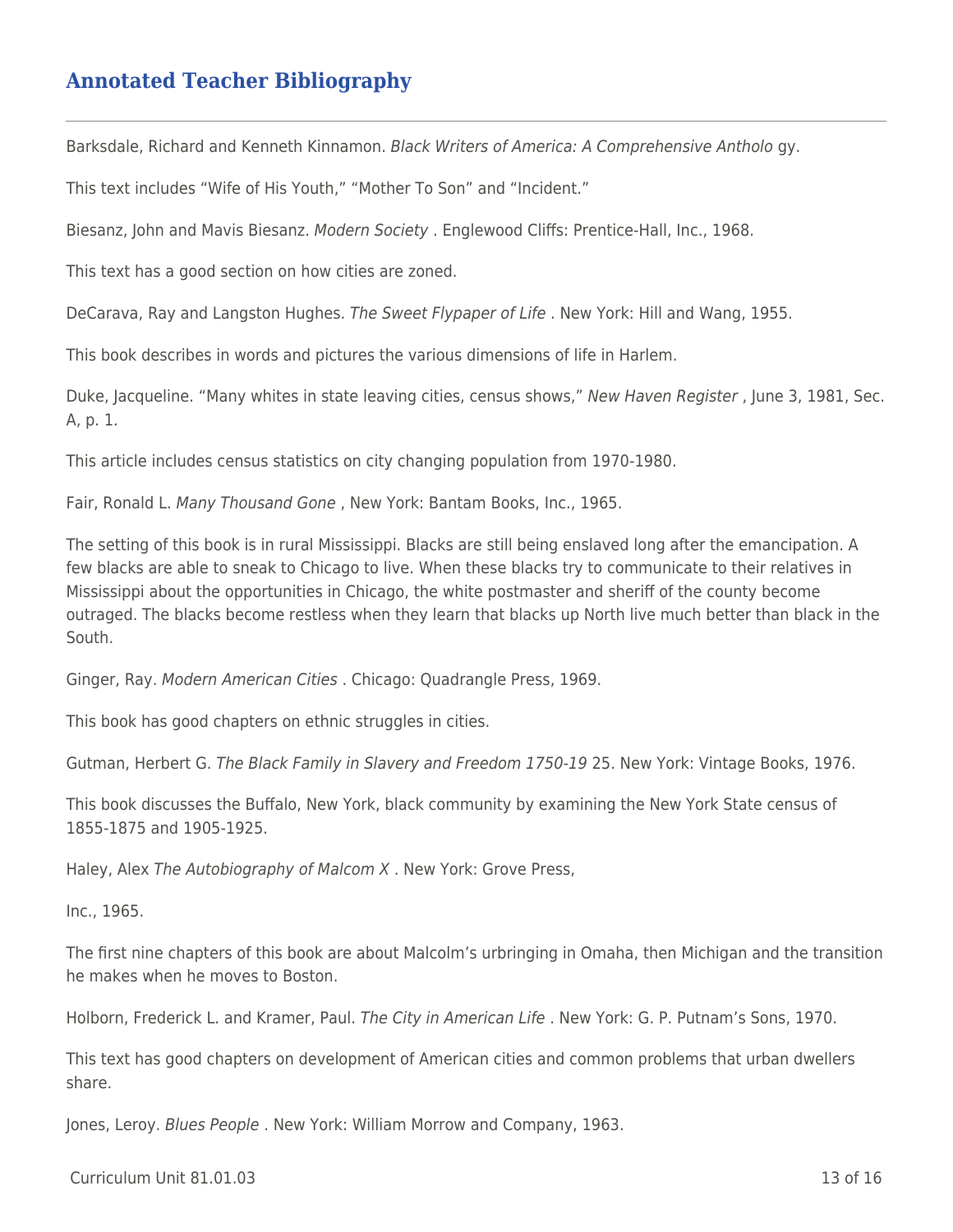This is the story of how blacks tried to become a part of the American mainstream. This story is told through the history of Negro music.

Lazarus, Bill. "It Takes 100 Family Members to Celebrate One Anniversary." The New Haven Register , June 22, 1981, Sec. B, p. 7.

This article shows how one individual migrated to the North looking for work.

Miller, Lee William. The Fifteenth Ward and the Great Societ y. Boston: Houghton Mifflin, 1966.

This book includes good introduction on New Haven neighborhoods, industry, and urban renewal.

Morrison, Toni. Tarbaby . New York: Alfred A. Knopf, 1981.

Tarbaby includes a vivid description of black girls in New York City—Chapter 7.

———. Sula. New York: Alfred A. Knopf, 1973.

The first chapter describes the changes made to a small town by urbanization.

———. Song of Solomon . New York: Alfred A. Knopf, 1977.

This book shows how a brother and sister migrate to the North, raise a family, become grandparents, yet keep their ties with the South and family tradition.

Rockowitz, Murray and Milton Kaplan. The World of Poetry . New York: Globe Book Company, 1965.

This text includes poems by Whitman, Sandburg and Nash.

Toffler, Alvin. Future Shock . New York: Bantam Books, 1970.

This book includes a section on public playgrounds and the youth Ghetto.

Trachtenberg, Alan, Peter Neill and Peter Bunnell. The City/American Experience . New York: Oxford University Press, 1971.

This text has a good introduction that presents a positive image of the city. Includes photographs, poems and prose.

Strafford, William T. Twentieth Century American Writers . New York: The Bobbs-Merrill Company, Inc., 1965.

This text includes "Richard Cory" and "If I Should Learn in Some Quite Casual Way."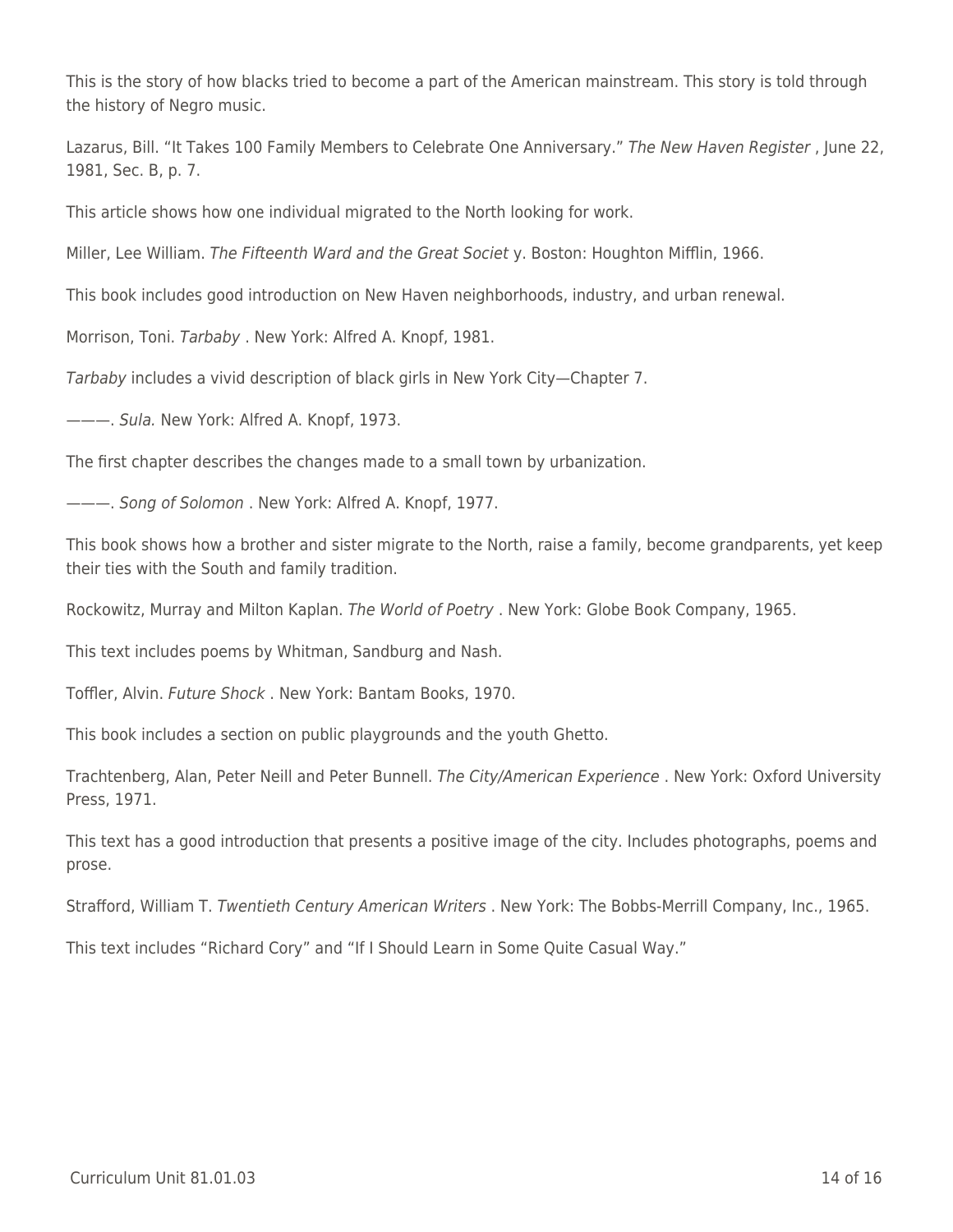# **Student Bibliography**

Griffith, Francis and Joseph Mersand. Eight American Ethnic Pla ys. New York: Charles Scribner's Sons, 1974.

This text includes "Dino" and "The Day of Absence."

Haley, Alex. The Autobiography of Malcolm X .

(See Teachers' Bibliography for Annotation.)

Larrick, Nancy. On City Streets . New York: Bantam Pathfinder, 1968.

This text includes poems by Aldis, Bacon, Corso, Field, Hershenson, Hubbell, Hughes, Lenski, March, McGinley, Prideaux, Sandburg, Williams.

Student Materials

Photographs Themes

- 1-6 New Haven Neighborhoods
- 7-12 Edgewood Park
- 13-20 Downtown New Haven Buildings
- 21-31 People in New Haven
- 32-34 Statues in New Haven

Slides

Scenes from:

—Congress Avenue

- —Ashmun Street
- —Top of East Rock Park Overlooking New Haven
- —Lee High School
- —Teletrack Night Club
- —Downtown Vendor
- —Art Exhibit
- —Children at Play
- —Yale-New Haven Hospital under Construction
- —Trash in the Street

—Signs

—I-95/Connecticut Turnpike